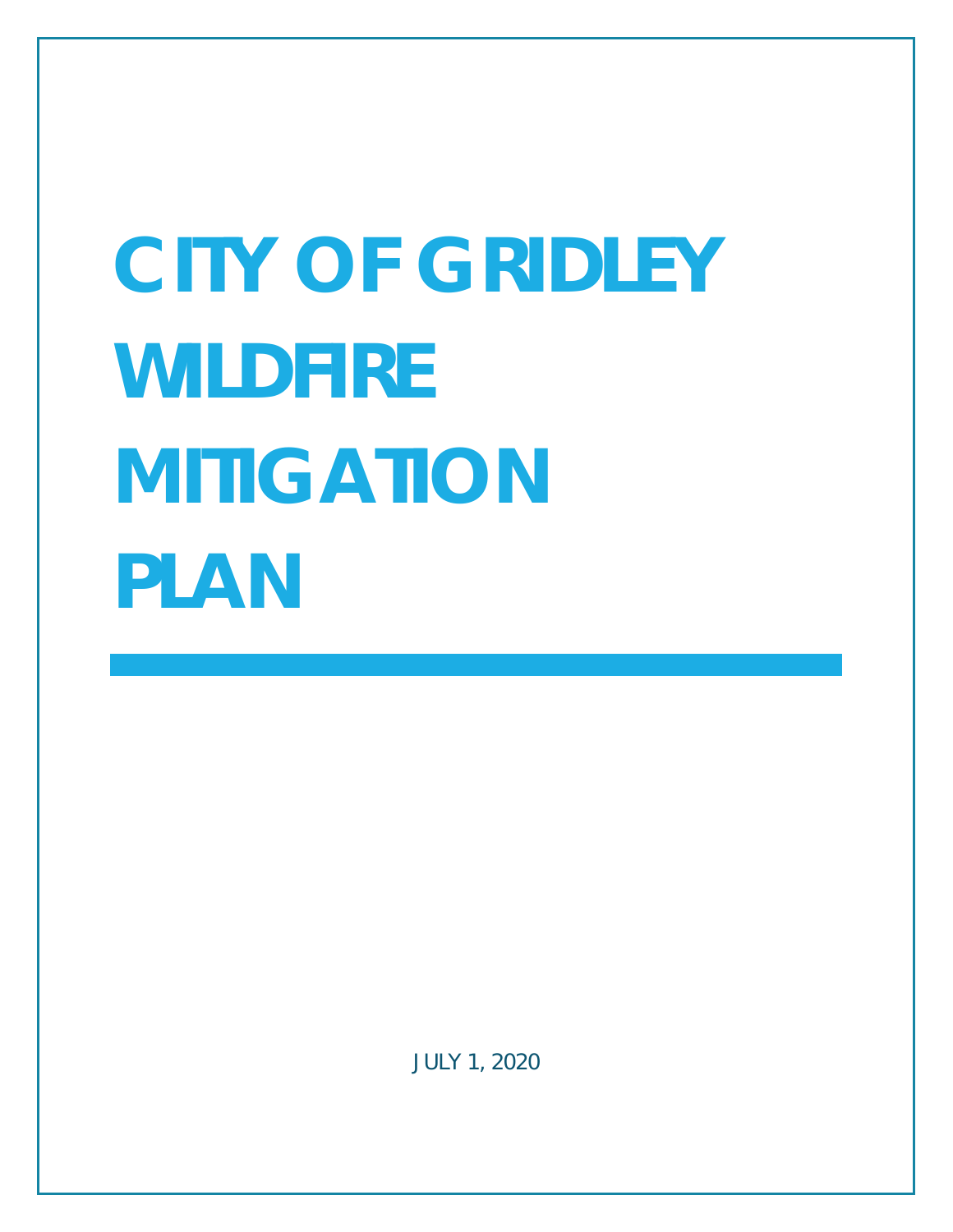# **I. OVERVIEW**

#### A. POLICY STATEMENT

The Gridley Electric Department's overarching goal is to provide safe, reliable, and economic electric service to our residents and business community. In order to meet this goal, Gridley constructs, maintains, and operates its electrical lines and equipment in a manner that minimizes the risk of catastrophic wildfire posed by its electrical lines and equipment.

#### B. PURPOSE OF THE WILDFIRE MITIGATION PLAN

This Wildfire Mitigation Plan describes the range of activities that Gridley is taking to mitigate the threat of power-line ignited wildfires, including its various programs, policies, and procedures. This plan is subject to direct supervision by the City Administrator and is implemented by the Electrical Superintendent. This plan complies with the requirements of Public Utilities Code section 8387 for publicly owned electric utilities to prepare a wildfire mitigation plan by January 1, 2020, and annually thereafter. Gridley Electrical is a department within the City of Gridley.

#### Organization of the Wildfire Mitigation Plan

This Wildfire Mitigation Plan included the following elements:

- Objectives of the plan;
- Roles and responsibilities for carrying out the plan;
- Identification of key wildfire risks and risk drivers;
- Description of wildfire prevention, mitigation, and response strategies and programs;
- Community outreach and education;
- Metrics for evaluating the performance of the plan and identifying areas for improvement;
- Review and validation of the plan; and
- Timelines.

#### **II. OBJECTIVES OF THE WILDFIRE MITIGATION PLAN**

#### A. MINIMIZING SOURCES OF IGNITION

The primary goal of this Wildfire Mitigation Plan is to minimize the probability that Gridley's transmission and distribution system may be the origin or contributing source for the ignition of a fire. Gridley has evaluated the prudent and cost-effective improvements to its physical assets, operations, and training that can help to meet this objective. Gridley has implemented those changes consistent with this evaluation.

#### B. RESILIENCY OF THE ELECTRIC GRID

The secondary goal of this Wildfire Mitigation Plan is to improve the resiliency of the electric grid. As part of the development of this plan, Gridley assesses new industry practices and technologies that will reduce the likelihood of an interruption (frequency) in service and improve the restoration (duration) of service.

#### C. MINIMIZING UNNECESSARY OR INEFFECTIVE ACTIONS

The final goal for this Wildfire Mitigation Plan is to measure the effectiveness of specific wildfire mitigation strategies. Where a particular action, program component, or protocol is determined to be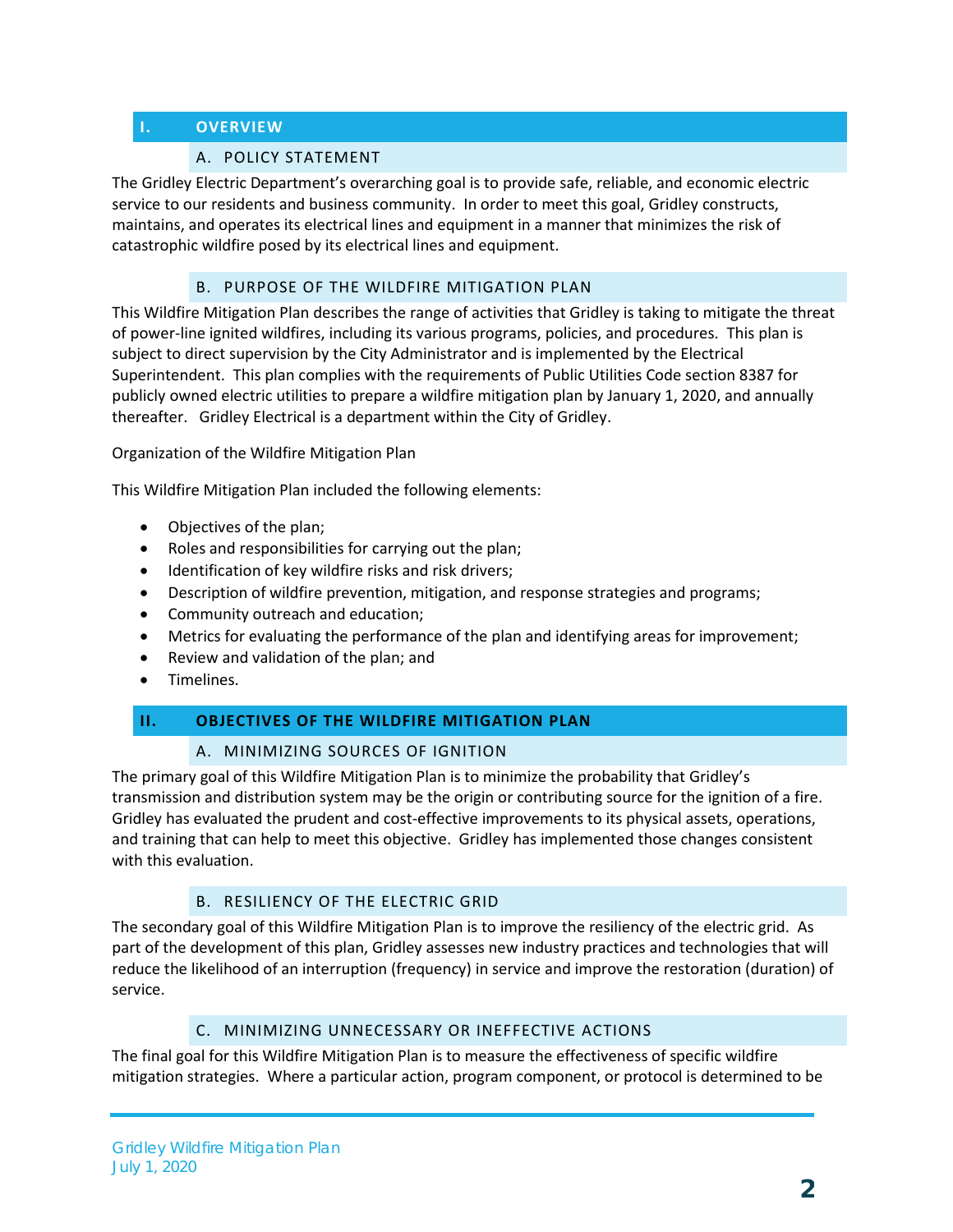unnecessary or ineffective, Gridley will assess whether a modification or replacement is merited. This plan will also help determine if more cost-effective measures would produce the same or improved results.



**City Council** - to debate, Consider and adopt any policies, regulations or ordinances recommended by the City Administrator and Electrical Department Superintendent as to the safe operations of the City of Gridley's Electrical System in accordance with the Wildfire Mitigation plan

**City Administrator -** to work with the Electrical Department Superintendent in the implementation of the Wildfire Mitigation Plan and to be a liaison to the City of Gridley Council and Gridley Electrical Department during wildfire events. To be the liaison between The City of Gridley and any outside Governmental agencies in procurement of any needed resources to aid in a Wildfire Event. To be the public relation contact for the City of Gridley during a Wildfire Event.

**Electrical Department Superintendent** - to oversee the operation of the City of Gridley's Electrical Department. to implement The City of Gridley's Wildfire Mitigation Plan as adopted by the City of Gridley Council. To be the liaison between the Gridley Electrical Department and The City of Gridley Administrator during wildfire events. To be the liaison between City of Gridley Departments in providing aid during Wildfire Events. To provide training to Electrical Department staff in the prevention of Wildfire events caused be Electrical Distribution Systems.

**Electrical Lead Worker** - to oversee the day to day operations of the City of Gridley's Electrical Distribution System. To implement The City of Gridley's Wildfire Mitigation Plan as adopted by The City of Gridley's Council. To be the liaison between the Gridley Electrical Crew and the Gridley Electrical Department Superintendent during Wildfire Events. To report and correct any adverse conditions on the Electrical Distribution that may cause a Wildfire event.

# B. WILDFIRE PREVENTION

City of Gridley's staff roles and responsibilities for (1) electric facility design, maintenance, and inspection; and (2) vegetation management.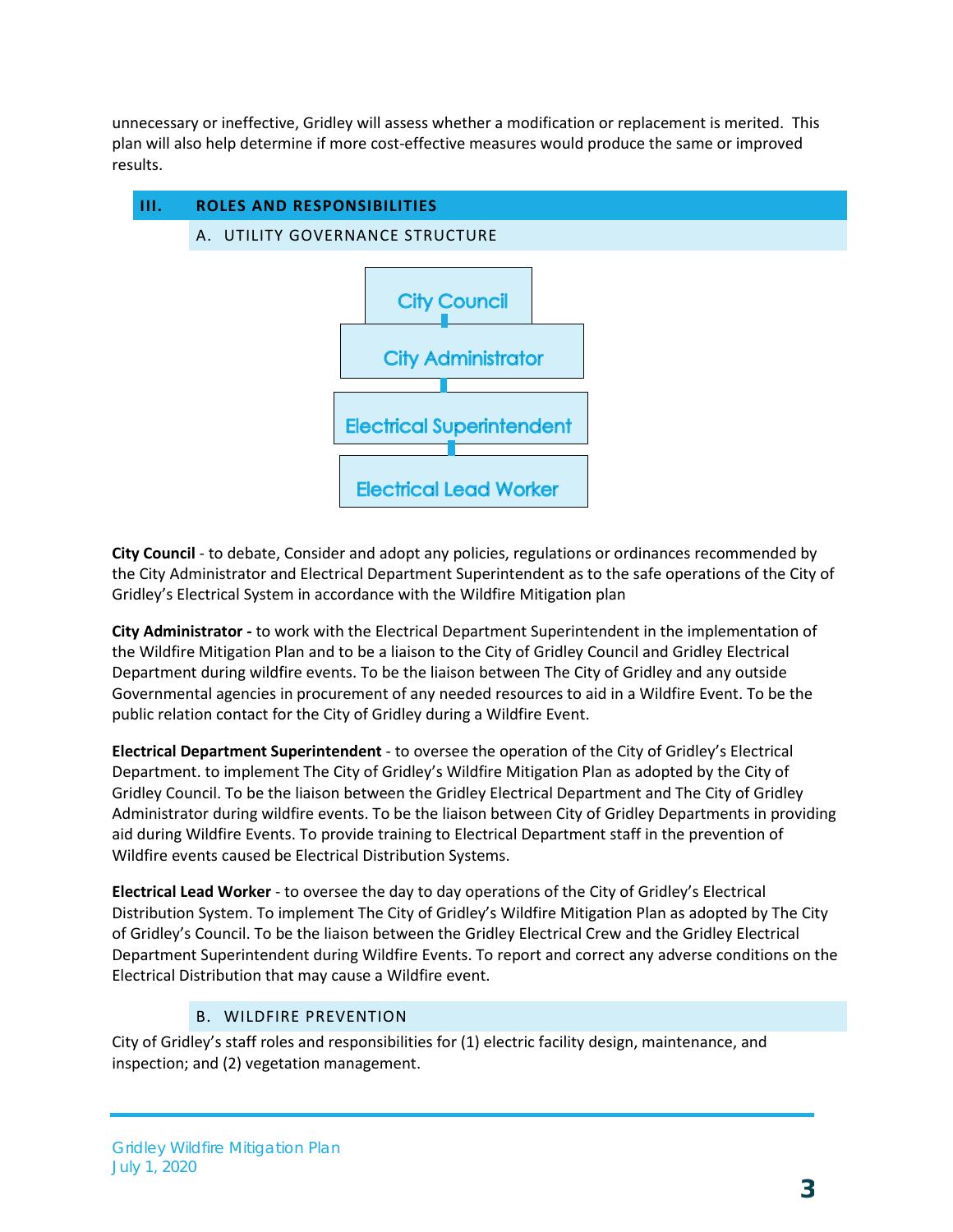- Operate system in a manner that will minimize potential wildfire risks.
- Take all reasonable and practicable actions to minimize the risk of a catastrophic wildfire caused by Gridley electric facilities.
- Coordinate with federal, state, and local fire management personnel as necessary or appropriate to implement Gridley's Wildfire Mitigation Plan.
- Immediately report fires, pursuant to existing Gridley Electrical practices and the requirements of this Wildfire Mitigation Plan.
- Take corrective action when the staff witnesses or is notified that fire protection measures have not been properly installed or maintained.
- Comply with relevant federal, state, and industry standard requirements, including the industry standards established by the California Public Utilities Commission.
- Collect and maintain wildfire data necessary for the implementation of this Wildfire Mitigation Plan.
- Provide regular training programs for all employees having obligations for implementation of this Wildfire Mitigation Plan.
- Perform annual inspections of distribution system for tree clearances
- Perform annual tree trimming to maintain a 12-foot clearance around primary lines.

# C. WILDFIRE RESPONSE AND RECOVERY

During a wildfire event the Gridley Electrical Superintendent, and or, the Lead line worker will keep in direct contact and provide regular updates as to the event status with the following Departments and organizations:

- City of Gridley Administrator
- Gridley Police Department
- CalFire
- Gridley Public Works Department

Gridley Electrical utility staff have the following obligations regarding fire prevention, response and investigation:

- Take all reasonable and practicable actions to prevent and suppress fires resulting from Gridley's electric facilities.
- Follow Gridley Electrical Department's protocols during Red Flag Warnings.

# D. COORDINATION WITH WATER UTILITIES/DEPARTMENT

Gridley Electrical Department will coordinate with the City of Gridley Public Works Department to insure the reliable delivery of water during any Red Flag or wildfire event, and as needed enlist the help of Public Works personnel to combat any wildfires caused by City of Gridley Electrical Equipment or to aid in any repairs of Gridley's electrical equipment that may cause a wildfire condition.

# E. COORDINATION WITH COMMUNICATION INFRASTRUCTURE PROVIDERS

During a wild fire event that involves equipment of an outside agencies Communication equipment, the City of Gridley will contact the involved agencies as soon it is feasibly possible.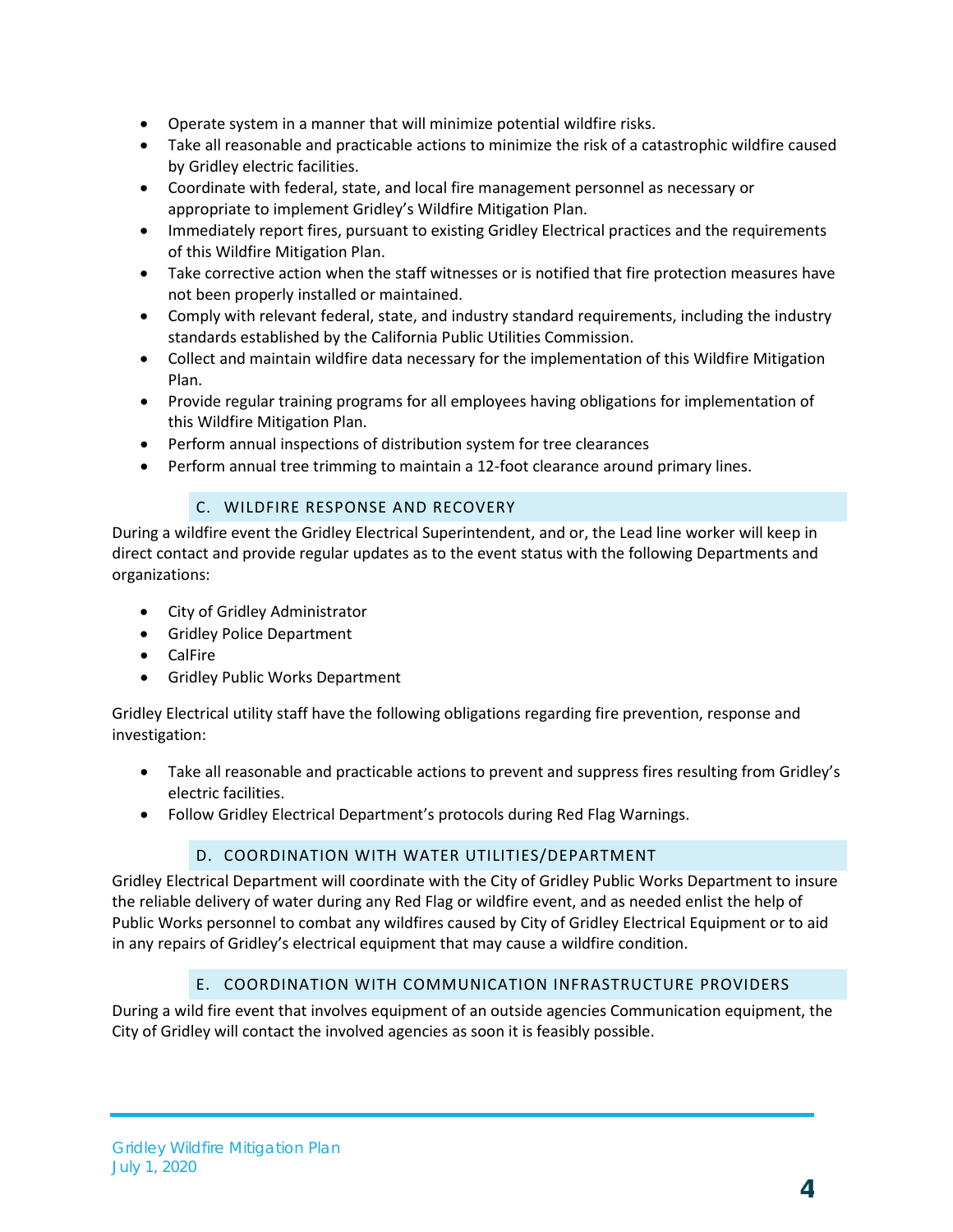# F. STANDARDIZED EMERGENCY MANAGEMENT SYSTEM

As a local governmental agency, Gridley has planning, communication, and coordination obligations pursuant to the California Office of Emergency Services' Standardized Emergency Management System ("SEMS") Regulations, adopted in accordance with Government Code section 8607. The SEMS Regulations specify roles, responsibilities, and structures of communications at five different levels: field response, local government, operational area, regional, and state. Pursuant to this structure, Gridley annually coordinates and communicate with the relevant safety agencies as well as other relevant local and state agencies.

Under the SEMS structure, a significant amount of preparation is done through advanced planning at the county level, including the coordination of effort of public, private, and nonprofit organizations. Butte County serves as the Operational Area and is guided by the Butte County Disaster Council that is made up of representatives of Butte. The Operational Area includes local and regional organizations that bring relevant expertise to the wildfire prevention and recovery planning process. These participants include [provide a detailed list of relevant school districts, utilities, Fire Districts, non-profits (such as the United Way and/or the American Red Cross), Hospitals, special districts, communications providers, and other similar organizations].

Pursuant to the SEMS structure, the City of Gridley participates in annual training exercises. Gridley is also a member of the California Utility Emergency Association, which plays a key role in ensuring communications between utilities during emergencies. Gridley also participate in the Western Energy Institute's Western Region Mutual Assistance Agreement, which is a mutual assistance agreement covering utilities across a number of western states. Wildfire Risks and Drivers associated with design, construction, operation, and maintenance.

# A. PARTICULAR RISKS AND RISK DRIVERS ASSOCIATED WITH TOPOGRAPHIC AND CLIMATOLOGICAL RISK FACTORS

Within Gridley's service territory and the surrounding areas, the primary risk drivers for wildfire are the following:

- Extended drought;
- Vegetation type;
- Vegetation Density;
- Weather;
- High winds;
- Terrain;
- Changing Weather Patterns (Climate Change)
- Communities at Risk
- **Fire History**

#### B. ENTERPRISEWIDE SAFETY RISKS

Within Gridley's Distribution system the primary risk drivers for wildfire are the following:

• Electrical system equipment failure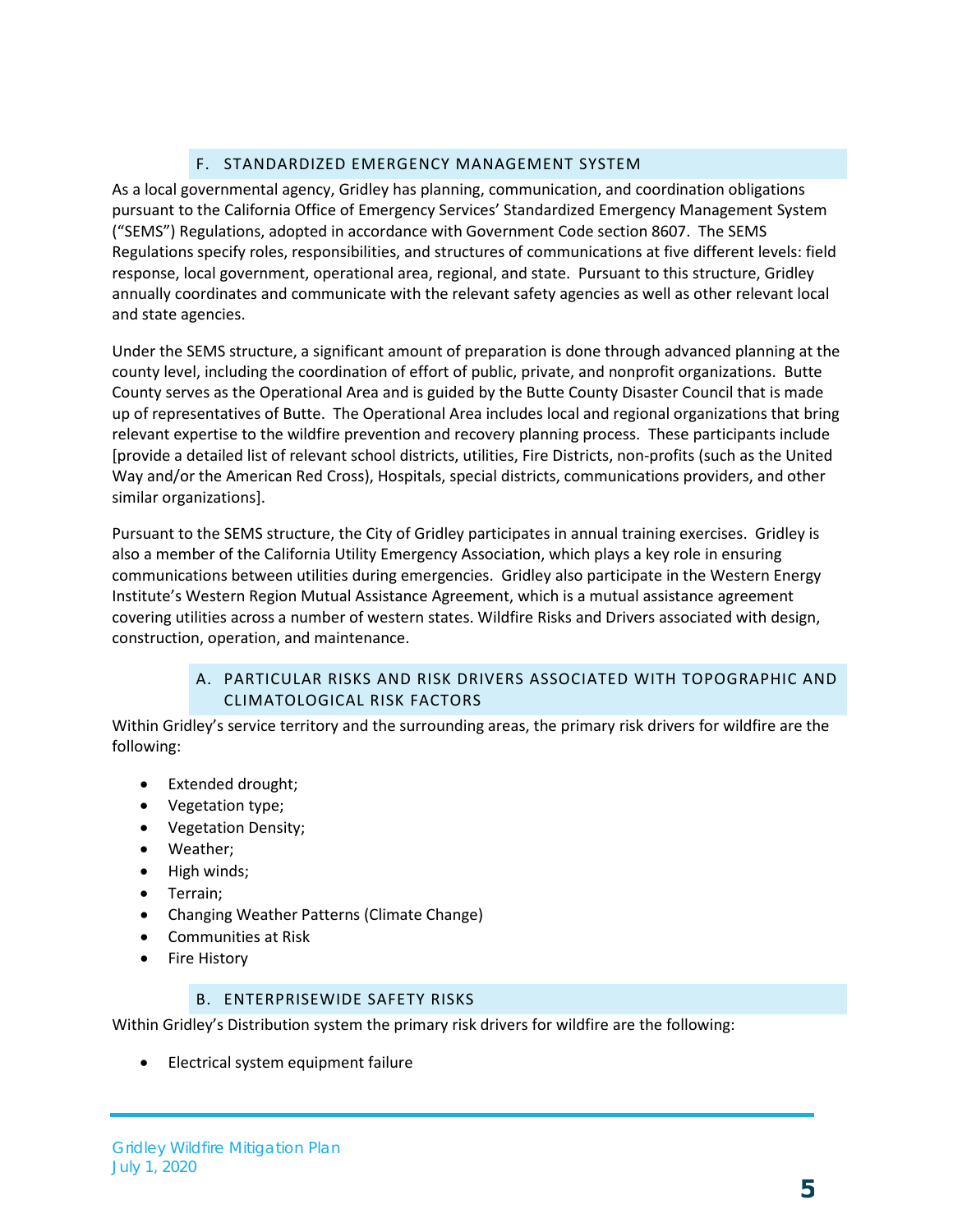- Falling trees
- Animal contacting energized equipment
- Human error

#### C. CHANGES TO CPUC FIRE THREAT MAP

None at this time.

#### **IV. WILDFIRE PREVENTATIVE STRATEGIES**

#### A. HIGH FIRE THREAT DISTRICT

Gridley directly participated in the development of the California Public Utilities Commission' s (CPUC) Fire-Threat Map, which designates a High-Fire Threat District. In the map development process, Gridley served as a territory lead, and worked with utility staff and local fire & government officials to identify the areas of Gridley's service territory that are at an elevated or extreme risk of power line ignited wildfire. Gridley has incorporated the High Fire Threat District into its construction, inspection, maintenance, repair, and clearance practices, where applicable.

#### B. WEATHER MONITORING

Gridley monitors current and forecasted weather data from a variety of sources including:

- United States National Weather Service
- CalFire
- Weather Channel
- Radio news
- Local news outlets

Gridley assigns one of four operating conditions based on the relevant weather data and knowledge of local conditions:

- **(1) Normal:** During normal conditions, no changes are made to operations or work policy.
- **(2) Elevated:** During elevated fire-risk conditions, Electrical crews are asked to report any areas of concern on or around Gridley's electrical system for potential Wildfire conditions, and to address these concerns during the pre-job tail Board discussion
- **(3) Extreme:** During extreme fire-risk conditions, and when working in an area at risk to wildfire conditions crews are to prioritize projects, should it be necessary to proceed with the project, crews will asked to report any areas of concern on or around Gridley's electrical system for potential Wildfire conditions, and to address these concerns during the pre-job tail Board discussion and if possible to de-energize the lines during the project. ensure the job site has adequate fire suppression equipment
- **(4) Red Flag:** If the National Weather Service declares a Red Flag Warning for any portion of Gridley service territory, any work performed in a wildfire prone area is postponed unless it is deemed an emergency priority, should it be deemed an emergency condition, crews will asked to report any areas of concern on or around Gridley's electrical system for potential Wildfire conditions, and to address these concerns during the pre-job tail Board discussion and if possible to de-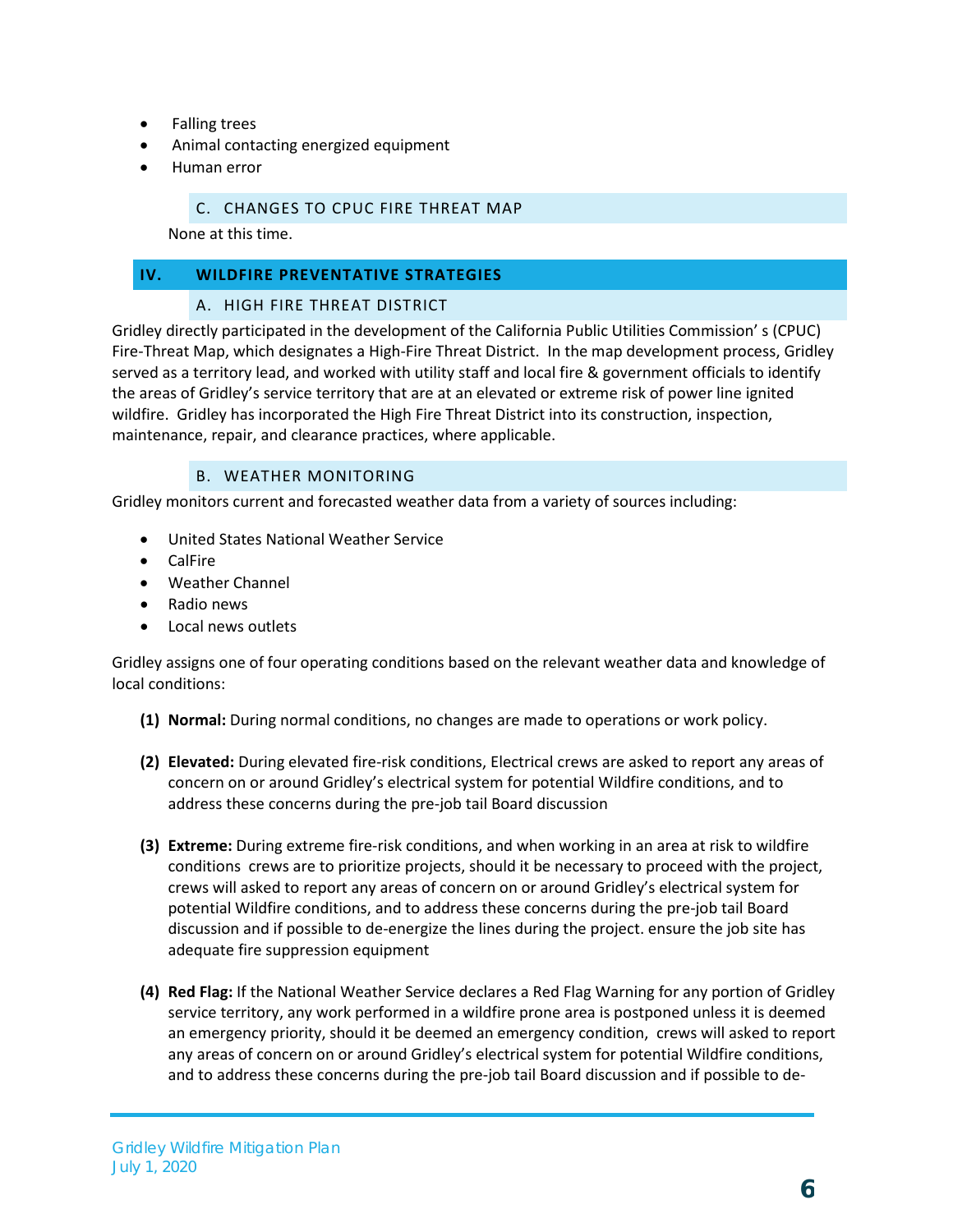energize the lines during the project. ensure the job site has adequate fire suppression equipment, extra personnel and equipment will be enlisted to monitor the project from ground for potential fire, and to suppress any fire caused by the project. If deemed necessary, CalFire will be contacted to stand-by during the project.

# C. DESIGN AND CONSTRUCTION STANDARDS

Gridley's electric facilities are designed and constructed to meet or exceed the relevant federal, state, or industry standard. Gridley treats CPUC General Order (GO) 95 as a key industry standard for design and construction standards for overhead electrical facilities. Gridley meets or exceeds all standards in GO 95. Additionally, Gridley monitors and follows as appropriate the National Electric Safety Code.

#### D. VEGETATION MANAGEMENT

Gridley meets or exceeds the minimum industry standard vegetation management practices. For transmission-level facilities, Gridley complies with NERC FAC-003-4, where applicable. For both transmission and distribution level facilities, Gridley meets: (1) Public Resources Code section 4292; (2) Public Resources Code section 4293; (3) GO 95 Rule 35; and (4) the GO 95 Appendix E Guidelines to Rule 35. These standards require significantly increased clearances in the High Fire Threat District. The recommended time-of-trim guidelines do not establish a mandatory standard, but instead provide useful guidance to utilities. Gridley will use specific knowledge of growing conditions and tree species to determine the appropriate time of trim clearance in each circumstance.

| GO 95, Rule 35, Table 1 |                                                                                                      |                                                                   |                                                                     |                                                                |                                                                    |  |  |
|-------------------------|------------------------------------------------------------------------------------------------------|-------------------------------------------------------------------|---------------------------------------------------------------------|----------------------------------------------------------------|--------------------------------------------------------------------|--|--|
| Case                    | <b>Type of Clearance</b>                                                                             | <b>Trolley</b><br>Contact,<br>Feeder and<br>Span Wires, 0-<br>5kv | Supply<br>Conductors<br>and Supply<br>Cables, 750 -<br>22,500 Volts | Supply<br>Conductors<br>and Supply<br>Cables, 22.5 -<br>300 kV | Supply<br>Conductors<br>and Supply<br>Cables, 300 -<br>550 kV (mm) |  |  |
| 13                      | Radial clearance of<br>bare line conductors<br>from tree branches or<br>foliage                      | 18 inches                                                         | 18 inches                                                           | 1⁄4 Pin Spacing                                                | 1/ <sub>2</sub> Pin Spacing                                        |  |  |
| 14                      | Radial clearance of<br>bare line conductors<br>from vegetation in the<br><b>Fire-Threat District</b> | 18 inches                                                         | 48 inches                                                           | 48 inches                                                      | 120 inches                                                         |  |  |

# **Appendix E**

#### **Guidelines to Rule 35**

The radial clearances shown below are recommended minimum clearancesthat should be established, at time of trimming, between the vegetation and the energized conductors and associated live parts where practicable. Reasonable vegetation management practices may make it advantageous for the purposes of public safety or service reliability to obtain greater clearances than those listed below to ensure compliance until the next scheduled maintenance. Each utility may determine and apply additional appropriate clearances beyond clearances listed below, which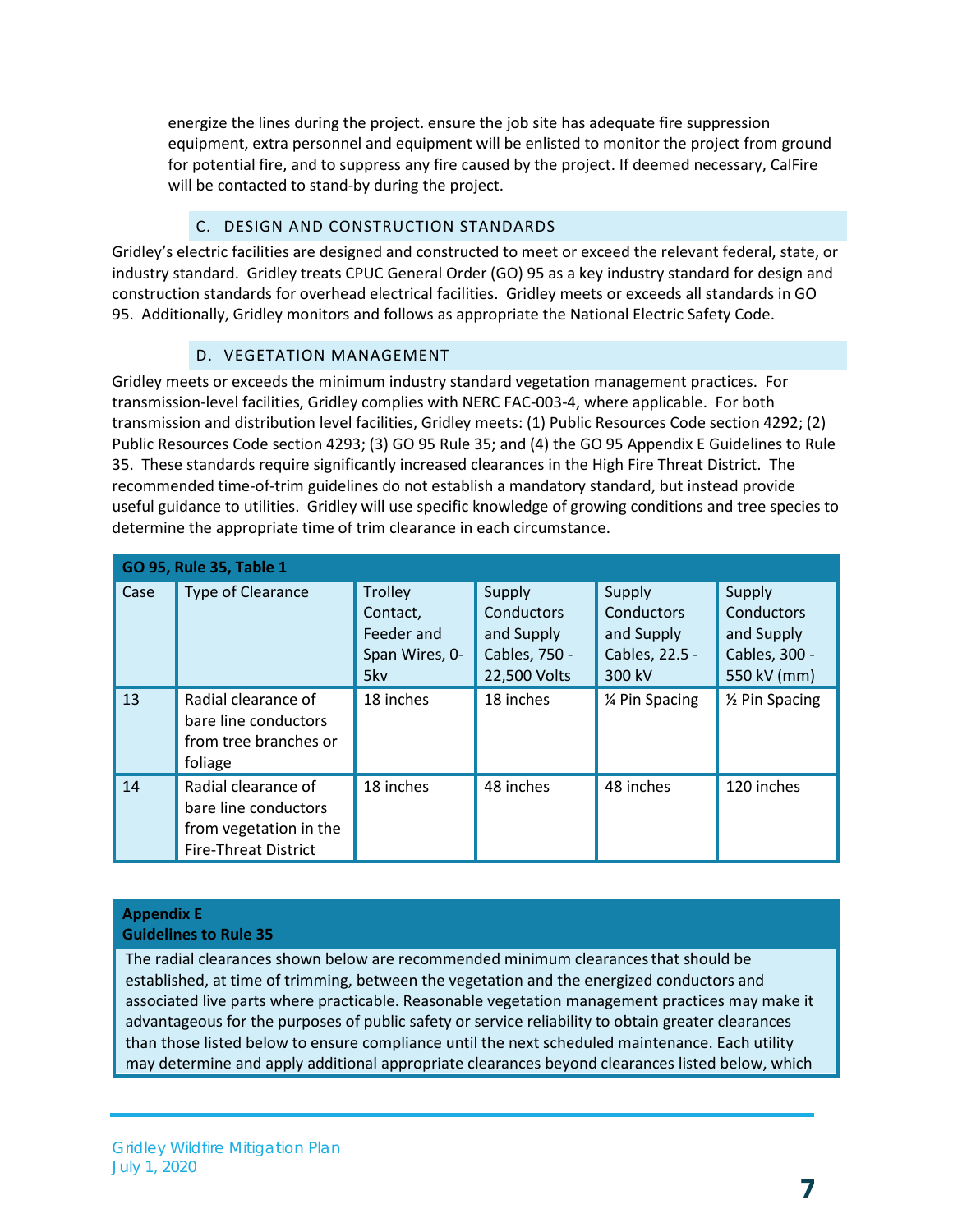take into consideration various factors, including: line operating voltage, length of span, line sag, planned maintenance cycles, location of vegetation within the span, species type, experience with particular species, vegetation growth rate and characteristics, vegetation management standards and best practices, local climate, elevation, fire risk, and vegetation trimming requirements that are applicable to State Responsibility Area lands pursuant to Public Resource Code Sections 4102 and 4293.

| <b>Voltage of Lines</b>                                                                                          | Case 13 | Case 14 |
|------------------------------------------------------------------------------------------------------------------|---------|---------|
| Radial clearances for any conductor of a line operating at 2,400 or more volts,<br>but less than 72,000 volts    | 4 feet  | 12 feet |
| Radial clearances for any conductor of a line operating at 72,000 or more<br>volts, but less than 110,000 volts  | 6 feet  | 20 feet |
| Radial clearances for any conductor of a line operating at 110,000 or more<br>volts, but less than 300,000 volts | 10 feet | 30 feet |
| Radial clearances for any conductor of a line operating at 300,000 or more<br>volts                              | 15 feet | 30 feet |

Within the High Fire Threat District, Gridley performs an evaluation of every tree that has the potential to strike overhead facilities it if were to fail on an annual basis. Gridley performs more frequent and detailed inspections of any such trees, and in cases where "hazard trees" (Dead, Dying, Diseased or leaning) could strike the facilities, will work with the land owner to remove the tree or portion of the tree that poses a risk.

# E. INSPECTIONS

Gridley meets or exceeds the minimum inspection requirements provided in CPUC GO 165 and CPUC GO 95, Rule 18. Pursuant to these rules, Gridley inspects electric facilities in the Hight Fire Threat District more frequently than the other areas of its service territory. Additionally, Gridley staff uses their knowledge of the specific environmental and geographical conditions to determine when areas outside of the High Fire Threat District require more frequent inspections.

If Gridley staff discovers a facility in need of repair that is owned by an entity other than Gridley, Gridley will issue a notice to repair to the facility owner and work to ensure that necessary repairs are completed promptly.

Gridley works to ensure that all inspections to be performed within the High Fire Threat District are completed before the beginning of the historic fire season, [typically September 1]. Gridley monitors drought conditions and other relevant factors throughout the year to determine if inspections should be completed on a shorter timeframe.

#### F. WORKFORCE TRAINING

Gridley has implemented work rules and complementary training programs for its workforce to help reduce the likelihood of the ignition of wildfires. [Describe specific work rules and training programs.]

Gridley has implemented into its daily operations 4 conditions based on current weather conditions.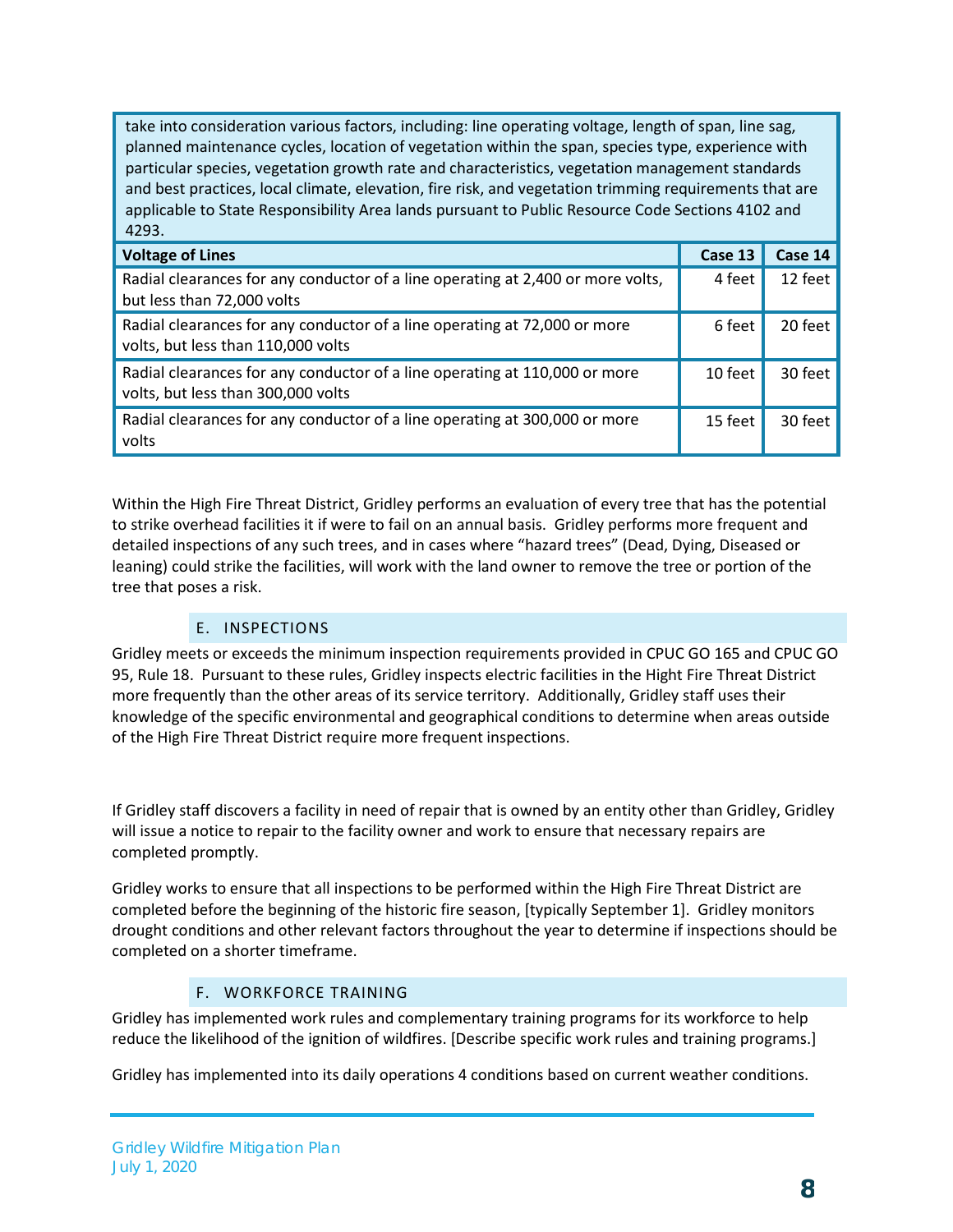- Normal
- Elevated
- Extreme
- Red Flag

Gridley has added a Wild Fire Mitigation Plan, and fire safety training to it safety training program.

#### G. RECLOSING POLICY

#### **During Red Flag Warnings:**

**Line Reclosers-** will be put in a non- reclosing setting. Should a Line Recloser open during this period, the Line reclosing device shall not be closed until the distribution line it serves has been inspected for the cause of the equipment's operation. When the equipment and distribution line is re-energized, the distribution line will be inspected for safe operation.

**Substation Circuit Breaker-** relays will be put in a non-reclosing setting. Should a relay operate during this period, the relay device will not be closed until the distribution line being served by the affected relay is inspected for the cause of the operation. When the substation breaker is closed the distribution line being served by the breaker will be inspected for safe operation.

#### H. DEENERGIZATION

Gridley has the authority to preemptively shut off power due to fire-threat conditions; however, this option will only be used in extraordinary circumstances. Gridley will make a case-by-case decision to shut off power based on the following considerations:

- Red Flag Warnings issued by the National Weather Service for fire weather zones that contain Gridley circuits;
- Gridley staff assessments of local conditions, including wind speed (sustained and gust), humidity and temperature, fuel moisture, fuel loading and data from weather stations;
- Real-time information from staff located in areas identified as at risk of being subject to extreme weather conditions;
- Input from Gridley fire experts and vegetation experts;
- Input from local and state fire authorities regarding the potential consequences of wildfires in select locations;
- Alternative ways to reroute power to affected areas;
- Awareness of mandatory or voluntary evacuation orders in place;
- Expected impact of de-energizing circuits on essential services;
- Other operational considerations to minimize potential wildfire ignitions, including the blocking of reclosers on the identified circuit(s);
- On-going fire activity throughout Gridley's territory and California;
- Ability to notify customers;
- Notifications to local governments and public officials; and
- Potential impacts to communities and customers

# 1. IMPACTS TO PUBLIC SAFETY

The following conditions may accrue during a fire threat power shut-down:

- Residential areas will lose power
- Schools will lose power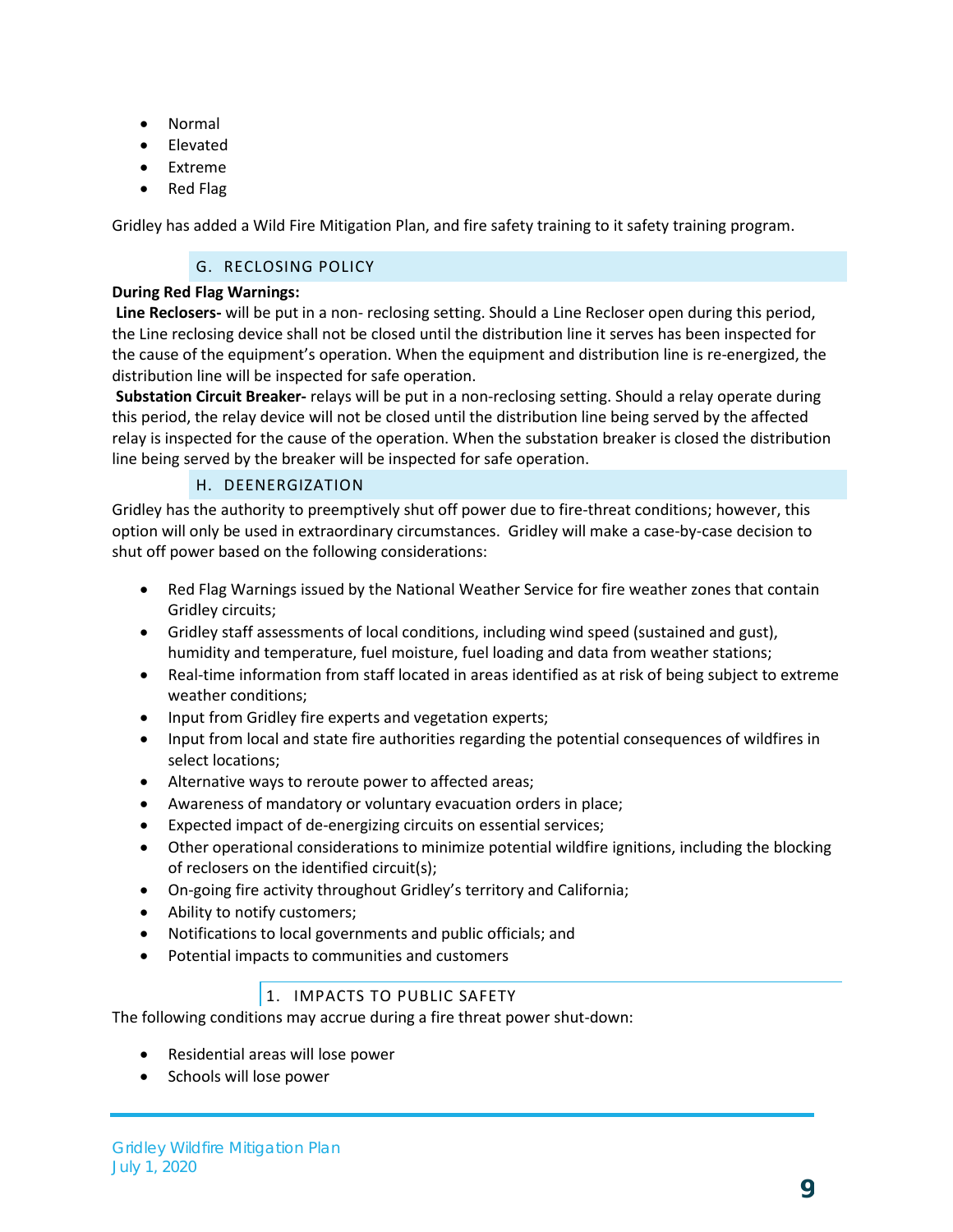- Hospital will be on Back-up Generation Power
- Stores will lose power
- Gas stations will lose power
- Traffic signals will be on battery back-up power
- Street Lights will not work
- Water supply will be on Back-up Generation Power
- Sewer will be on Back-up Generation Power
- City Hall and Police departments will be on Back-up Generator Power

#### 2. CUSTOMER NOTIFICATION PROTOCOLS

Gridley will make every attempt to give advance notice to its customers of any planned wildfire prevention power shut downs. Should a wildfire prevention power shut down be planned, Gridley will attempt to notify its customers in the following ways:

- Signage at City Hall
- Local news paper
- Monthly Bill mailings
- Hwy 99 messaging sign

#### **V. COMMUNITY OUTREACH AND PUBLIC AWARENESS**

The City will annually evaluate its community outreach and public awareness communications efforts.

# **VI. RESTORATION OF SERVICE**

Gridley will make every attempt to restore power to residents as soon as possible. Priority power restoration will be given to critical circuits such as Hospital, CalFire, Police facilities, Senior Facilities and Schools.

#### **VII. EVALUATING OF THE PLAN**

#### A. METRICS AND ASSUMPTIONS FOR MEASURING PLAN PERFORMANCE

Gridley will track two metrics to measure the performance of this Wildfire Mitigation Plan: (1) number of fire ignitions; and (2) wires down within the service territory.

# METRIC 1: FIRE IGNITIONS

For purposes of this metric, a fire ignition is defined as follows:

- Gridley facility was associated with the fire;
- The fire was self-propagating and of a material other than electrical and/or communication facilities;
- The resulting fire traveled greater than one linear meter from the ignition point; and
- Gridley has knowledge that the fire occurred.

In future Wildfire Mitigation Plans, Gridley will provide the number of fires that occurred that were less than 10 acres in size. Any fires greater than 10 acres will be individually described.

METRIC 2: WIRES DOWN